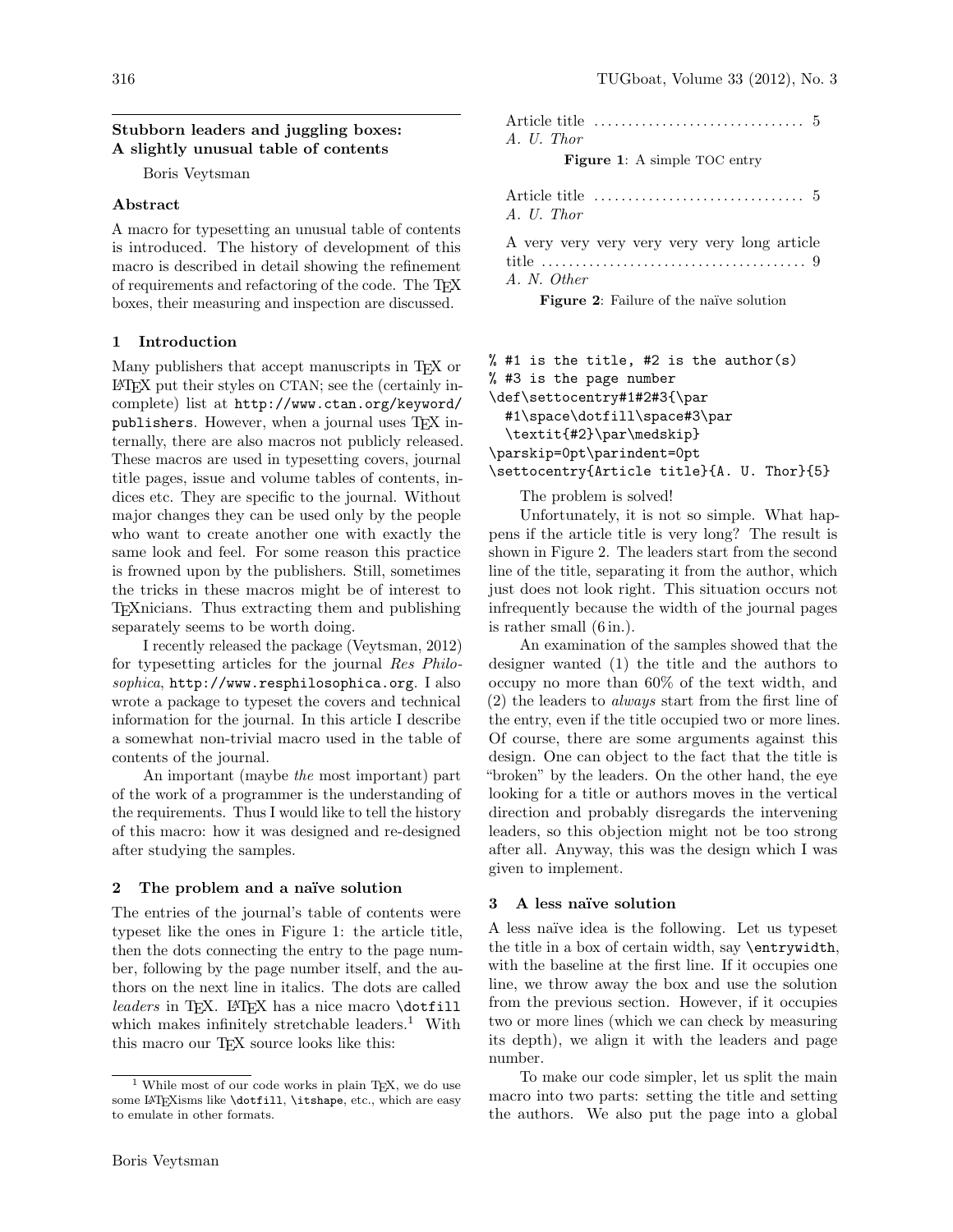| A. U. Thor |  |
|------------|--|

A very very very very very . . . . . . . . . . . . . . . 9 very long article title A. N. Other

Figure 3: A less naïve solution

\articlepage to be used by the \setarticletitle macro — mostly to avoid cluttering the definitions:

```
\def\settocentry#1#2#3{%
 \gdef\articlepage{#3}%
 \setarticletitle{#1}\par
 \setarticleauthors{#2}\par\medskip}
```
To set the article title we put it in a \vtop box \titlebox. Since it is \vtop, the baseline of the box coincides with the baseline of the first line, and to check the presence of the second line we need to measure its depth rather than height. Also, we add \strut at the end of the box to keep the distance between the lines uniform:

```
\newdimen\tocboxwidth
\tocboxwidth=0.6\textwidth
\newbox\titlebox
\def\setarticletitle#1{\par
 \setbox\titlebox=\vtop{%
   \hsize=\tocboxwidth\relax
   #1\strut\par}%
 \ifdim\dp\titlebox<\baselineskip\relax
 % the box is one line long, forget it
   #1\space\dotfill\space\articlepage
 \else % The box has more than one line
   \vtop{\hsize=\textwidth\leavevmode
      \box\titlebox\space\dotfill
      \space\articlepage}%
 \fi}
```
We also set the authors in a box of the same width:

```
\def\setarticleauthors#1{%
 \vtop{\hsize=\tocboxwidth
   \strut\itshape#1\strut}}
```
Is our problem solved? Unfortunately not. First, titles are usually no more than two lines long. Therefore it would be better to typeset them ragged right. Second, often the article title is split at the logical break, for example, after a colon. Therefore we can expect an input like this:

```
\parskip=0pt\parindent=0pt\raggedright
\settocentry{Article title}{A. U. Thor}{5}
\settocentry{A very very very very
 longwinding article
 title}{A. N. Other}{9}
\settocentry{The state of the art:\\
```

| A. U. Thor                                                                      |      |
|---------------------------------------------------------------------------------|------|
| A very very very very<br>longwinding article title<br>A. N. Other               | . 9  |
| The state of the art:<br>New developments and<br>results<br>C. O. R. Respondent | . 21 |

<span id="page-1-0"></span>Figure 4: Failure of the less naïve solution

# New developments and results}% {C. O. R. Respondent}{21}

As seen in Figure [4,](#page-1-0) this input breaks our TOC. The leaders start at the end of the box, leaving an ugly gap. Note that if not for the leaders, our solution would be perfect: the page numbers are aligned with the first lines of the titles.

# 4 The current solution

Whenever I hit a wall in my T<sub>E</sub>X hacking, I try to find a clue in the book by [Eijkhout \(2007\)](#page-2-1). This worked for me again. In §5.9.6 there I found a nice trick using \lastbox. This command deletes the last box from the vertical list and makes it available for inspection and retypesetting. If we apply this command iteratively, we "pick apart" the list line by line until we hit the top. Eijkhout used it to typeset the lines in a paragraph in a way that depended on their natural width. He put the paragraph in a box, and then inspected each line starting from the last one, re-typesetting if necessary (see also [Eijkhout,](#page-2-2) [1990\)](#page-2-2).

This trick provides the solution to our problem. Indeed, let us typeset the title in a box of width \tocboxwidth. Then let us pick this box apart, moving the lines into another box. When we hit the last line from the bottom (i.e. the first line from the top), we break this line and re-typeset it with the leaders and the page number.

There are two additional problems to be solved. First, a vertical list has not just boxes, but also glue and penalties. Eijkhout found that he needs to put \unskip and \unpenalty in his loop after getting the last box. LATEX \raggedright adds additional skips to the lines, so after some meditation over the kernel code and trials I put there a longer incantation with one \unpenalty and three \unskips. Second, how do we know that we have hit the top line? The only way to find it is on the next iteration of the loop, where \lastbox returns an empty